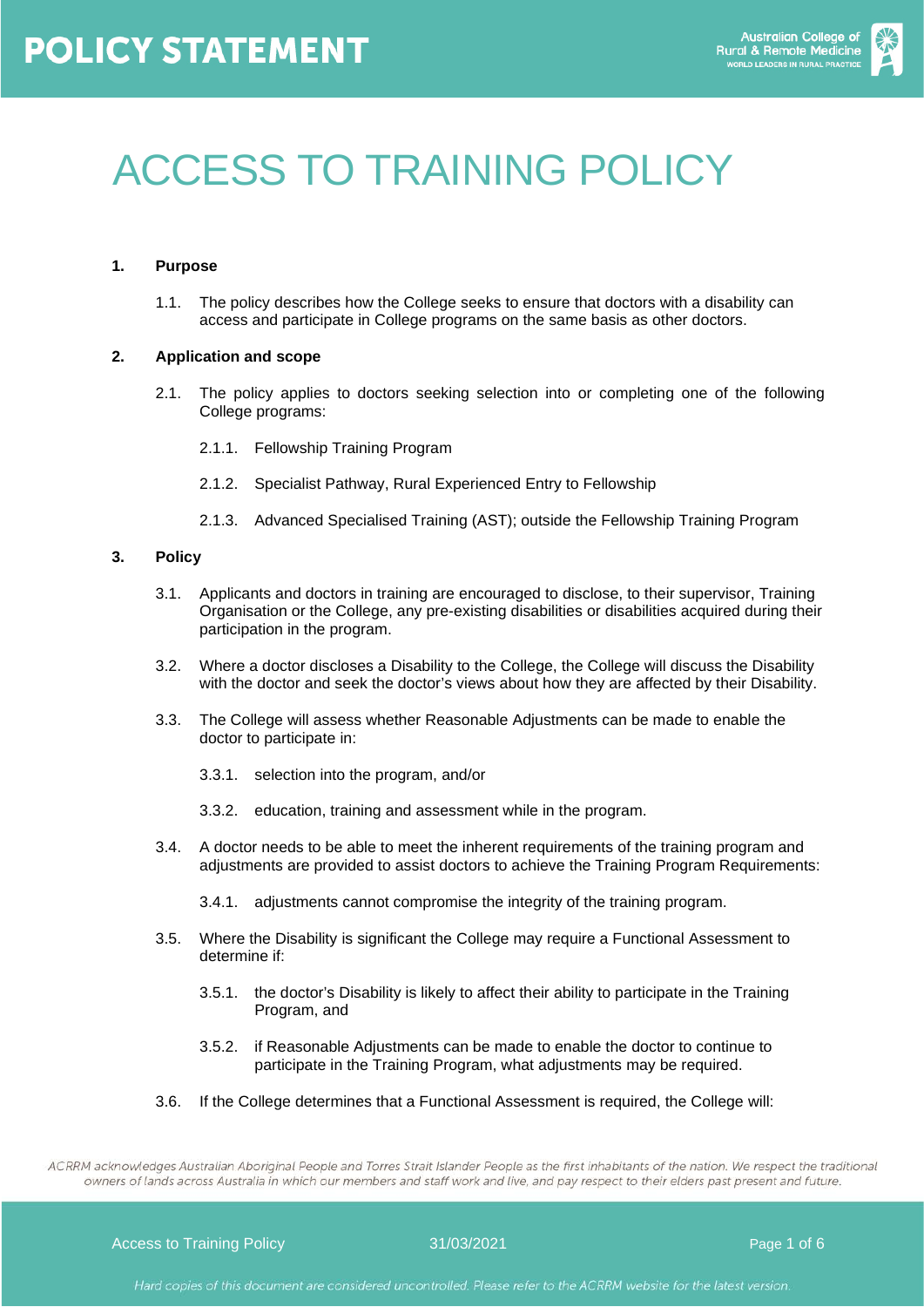## **POLICY STATEMENT**



- 3.6.1. notify the doctor of its decision
- 3.6.2. appoint a suitably qualified health professional (the assessor) to undertake the assessment
- 3.6.3. arrange a mutually convenient time for the doctor to be assessed
- 3.6.4. meet any costs that may be associated with Functional Assessments
- 3.6.5 ensure a copy of the Functional Assessment report is provided to the doctor and the College.
- 3.7. After reviewing the report, the College will determine if the doctor:
	- 3.7.1. can commence or continue training on the program and what, if any, appropriate support and Reasonable Adjustments will be required
	- 3.7.2. has an Impairment that may or must be reported to Ahpra; or
	- 3.7.3. needs to be withdrawn from the College program.
- 3.8. In making decisions about Reasonable Adjustments, the College will consider all the relevant circumstances and interests, including the
	- 3.8.1. doctor's Disability
	- 3.8.2. views of the doctor
	- 3.8.3. effect of the Reasonable Adjustment on the doctor, including the effect on the doctor's:
		- 3.8.3.1. level of independence
		- 3.8.3.2. ability to participate in the program
		- 3.8.3.3. ability to achieve program requirements
	- 3.8.4. effect of the proposed Reasonable Adjustment on anyone else affected, including the College, Training Organisation, patients, training posts and other doctors
	- 3.8.5. costs and benefits of making the Reasonable Adjustments.
	- 3.9. Reasonable Adjustments that may be considered by the College include, but are not limited to, the following:
		- 3.9.4. provision of appropriate equipment or assistance to ensure there is no barrier to participation
		- 3.9.5. modifications to equipment or the supply of specialised equipment, furniture or work-related aids
		- 3.9.6. facilitation of flexible work arrangements.

ACRRM acknowledges Australian Aboriginal People and Torres Strait Islander People as the first inhabitants of the nation. We respect the traditional owners of lands across Australia in which our members and staff work and live, and pay respect to their elders past present and future.

Access to Training Policy **31/03/2021 Page 2 of 6**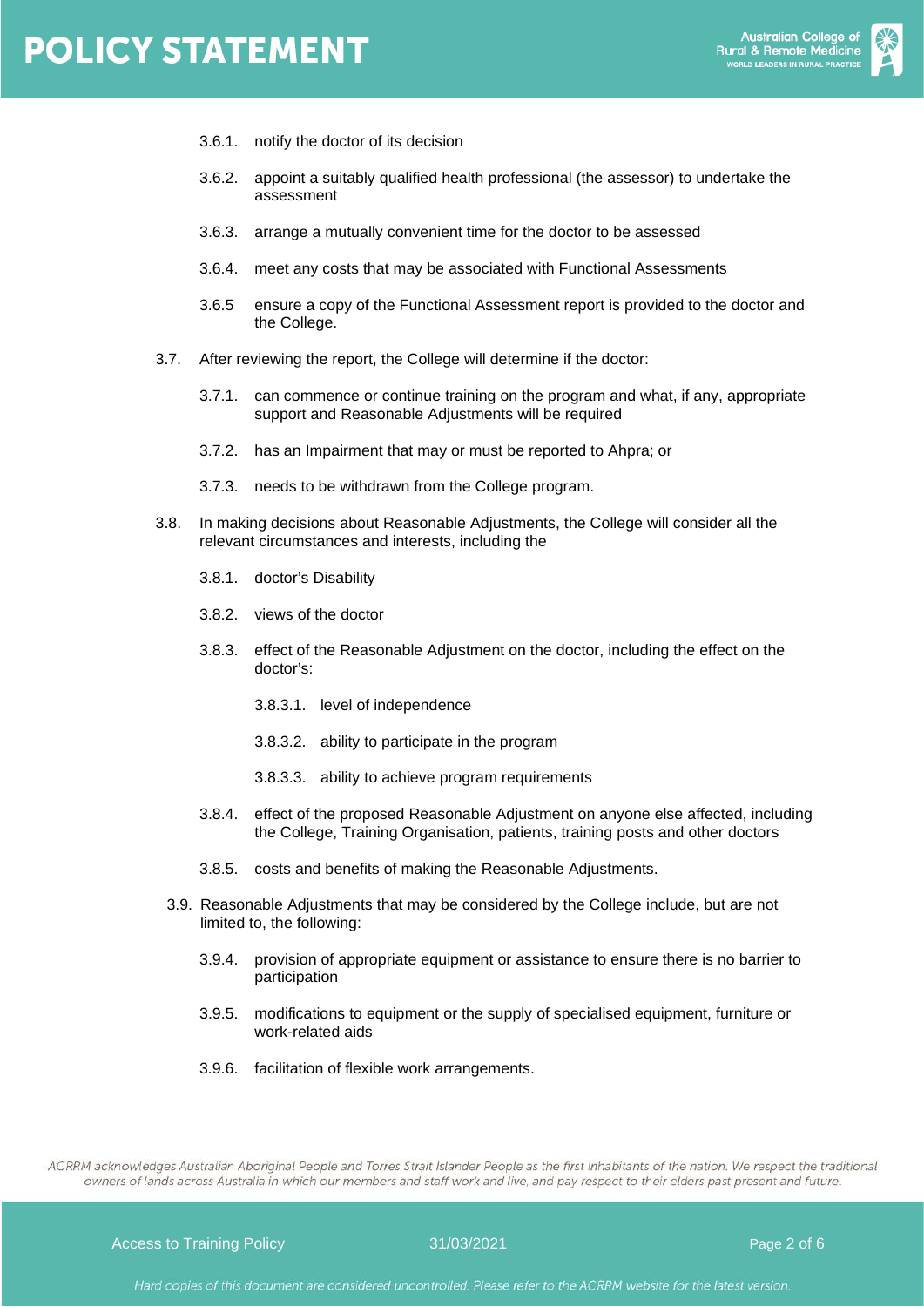

- 3.10. If the College is unable to accommodate a doctor with Reasonable Adjustments due to Unjustifiable Hardship the doctor may be withdrawn from the program or be deemed unsuitable for the program.
- 3.11. The College may disclose information about a doctor's Disability to:
	- 3.9.1. Ahpra, where it is required or permitted by law to do so
	- 3.9.2. Training Organisation for the purpose of reasonable adjustments in training
	- 3.9.3. a training post for the purpose of reasonable adjustments in the workplace; and
	- 3.9.4. a functional assessor for the purpose of a Functional Assessment.
- 3.10. Doctor's seeking Reasonable Adjustments for participating in an assessment are managed according the Special Consideration policy.

#### **4. Responsibilities**

- 4.1. Doctors are responsible for:
	- 4.1.1 disclosure of disabilities that may affect training
	- 4.1.2 advising the Supervisor and Training Organisation if patient safety could be significantly affected by their Disability or Impairment
	- 4.1.3 complying with reasonable requests from the Training Organisation or College for further information
	- 4.1.4 complying with the requirements of the Functional Assessment and cooperating with the professional tasked with the assessment
- 4.2 The Training Organisation and/or the College is responsible for:
	- 4.2.1 complying with the Health Practitioner Regulation National Law relevant to the State or Territory in which they are located
	- 4.2.2 complying with the *Disability Standards for Education 2005* and the *Disability Discrimination Act 1992*; and any relevant Disability legislation in the States/Territories in which they operate
	- 4.2.3 ensuring that, where necessary, Reasonable Adjustments are made to support doctors who have a Disability or Impairment to participate fully in the Training Program
	- 4.2.4 discussing the Disability or Impairment with the doctor and informing them of any Functional Assessment
	- 4.2.5 organising a Functional Assessment for doctors where required
	- 4.2.6 informing doctors of the outcome of any Functional Assessments.

#### **5. Related Documentation**

#### 5.1. Disability Discrimination Act 1992

ACRRM acknowledges Australian Aboriginal People and Torres Strait Islander People as the first inhabitants of the nation. We respect the traditional owners of lands across Australia in which our members and staff work and live, and pay respect to their elders past present and future.

Access to Training Policy **31/03/2021 Page 3 of 6** and 2011 **Page 3 of 6**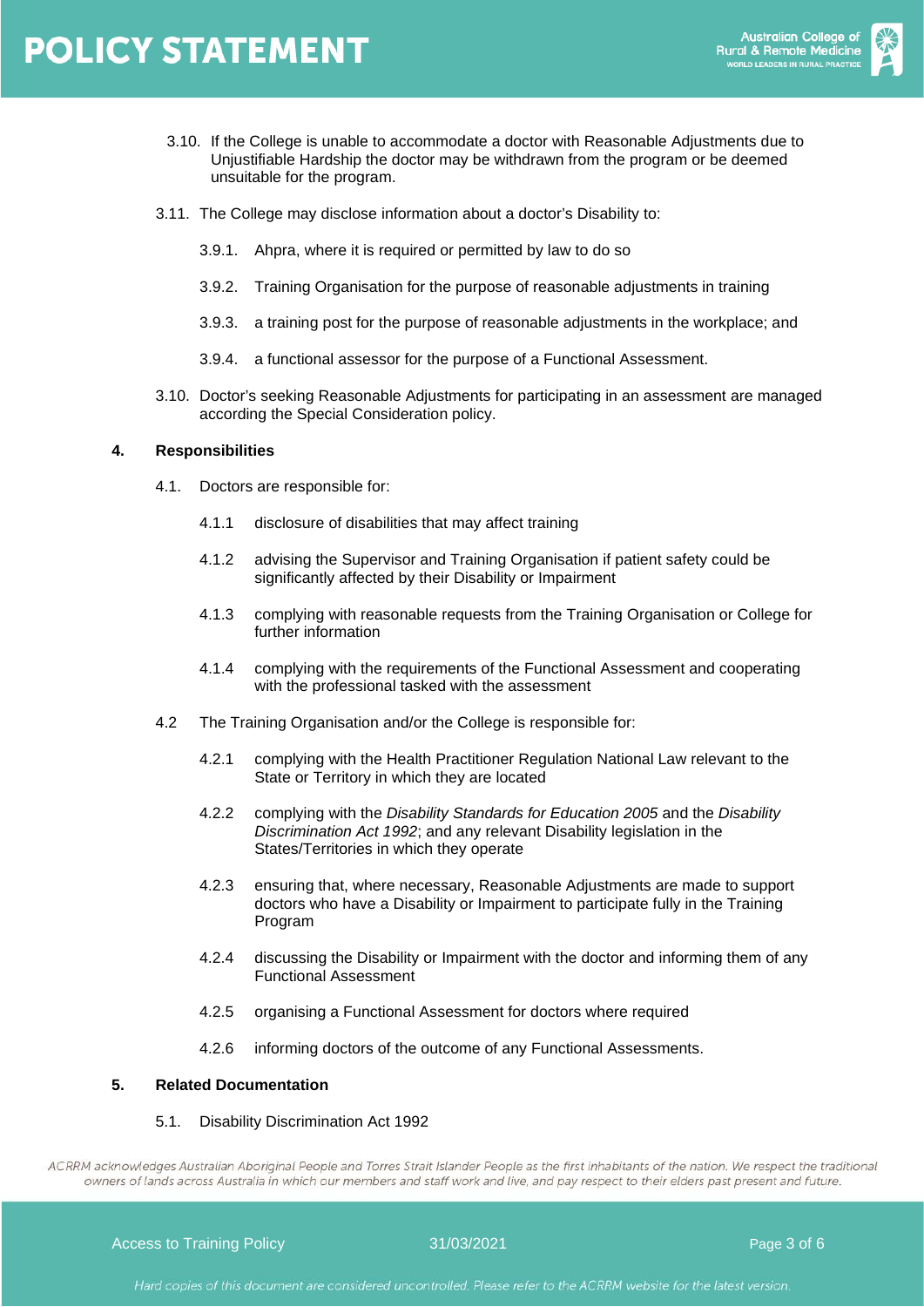- 5.2. Disability Standards for Education 2005
- 5.3. Medical Deans; Inherent requirements for studying medicine in Australia and New Zealand
- 5.4. ACRRM Special Consideration Policy
- 5.5. ACRRM Performance and Progression policy
- 5.6. ACRRM Doctor in Difficulty policy
- 5.7. ACRRM Withdrawal policy
- 5.8. AGPT Training Accessibility policy

### **6. Definitions**

| Word/Term                    | Definition (with examples if required)                                                                                                                                                                                                                                                                                                                                                                                                                                                                                                                                                                                                                                                                                                                                                                                                                                                                                                                                                                                                                                                                                                                                                                                                                           |  |  |  |
|------------------------------|------------------------------------------------------------------------------------------------------------------------------------------------------------------------------------------------------------------------------------------------------------------------------------------------------------------------------------------------------------------------------------------------------------------------------------------------------------------------------------------------------------------------------------------------------------------------------------------------------------------------------------------------------------------------------------------------------------------------------------------------------------------------------------------------------------------------------------------------------------------------------------------------------------------------------------------------------------------------------------------------------------------------------------------------------------------------------------------------------------------------------------------------------------------------------------------------------------------------------------------------------------------|--|--|--|
| Ahpra                        | Australian Health Practitioner Regulation Agency                                                                                                                                                                                                                                                                                                                                                                                                                                                                                                                                                                                                                                                                                                                                                                                                                                                                                                                                                                                                                                                                                                                                                                                                                 |  |  |  |
| <b>Disability</b>            | In relation to a person, means:<br>total or partial loss of the person's bodily or mental functions or<br>(a)<br>total or partial loss of a part of the body or<br>(b)<br>the presence in the body of organisms causing disease or illness or<br>(c)<br>(d)<br>the presence in the body of organisms capable of causing disease<br>or illness or<br>the malfunction, malformation or disfigurement of a part of the<br>(e)<br>person's body or<br>a disorder or malfunction that results in the person learning<br>(f)<br>differently from a person without the disorder or malfunction or<br>a disorder, illness or disease that affects a person's thought<br>(g)<br>processes, perception of reality, emotions or judgment or that<br>results in disturbed behaviour:<br>and includes a Disability that:<br>(h)<br>presently exists; or<br>previously existed but no longer exists; or<br>(i)<br>may exist in the future (including because of a genetic<br>(i)<br>predisposition to that Disability); or<br>is imputed to a person.<br>(k)<br>To avoid doubt, a Disability that is otherwise covered by this definition<br>includes behaviour that is a symptom or manifestation of the Disability.<br>Extracted from the Disability Discrimination Act 1992 |  |  |  |
| <b>Functional Assessment</b> | An assessment to determine a doctor's capacity to meet the Training<br><b>Program Requirements</b>                                                                                                                                                                                                                                                                                                                                                                                                                                                                                                                                                                                                                                                                                                                                                                                                                                                                                                                                                                                                                                                                                                                                                               |  |  |  |

ACRRM acknowledges Australian Aboriginal People and Torres Strait Islander People as the first inhabitants of the nation. We respect the traditional owners of lands across Australia in which our members and staff work and live, and pay respect to their elders past present and future.

Access to Training Policy and California 31/03/2021 Page 4 of 6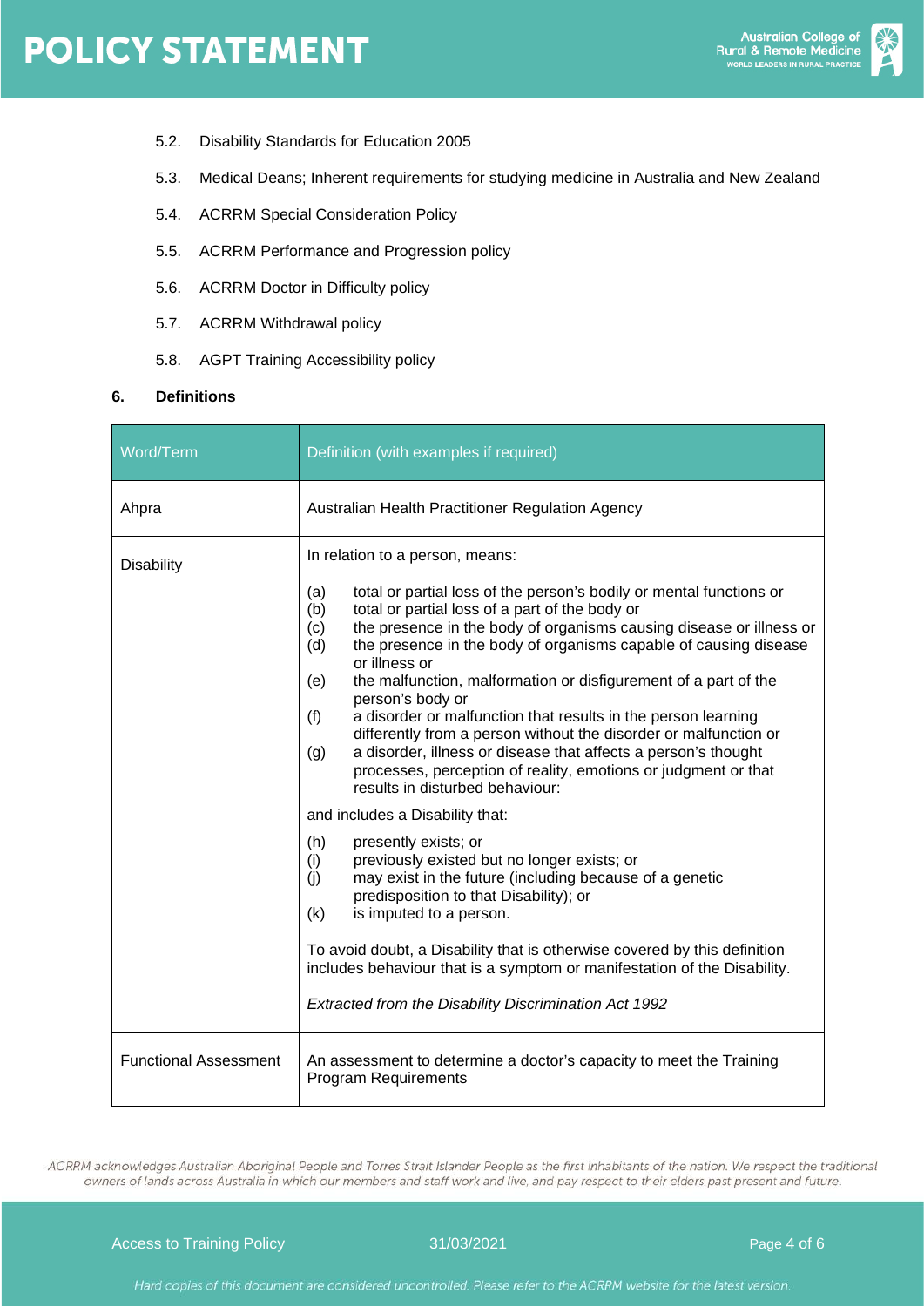

| Impairment                   | In relation to a person, means the person has a physical or mental<br>Impairment, Disability, condition or disorder (including substance abuse or<br>dependence) that detrimentally affects or is likely to detrimentally affect:<br>for a registered health practitioner or an applicant for registration in<br>(a)<br>a health profession, the person's capacity to practise the<br>profession; or<br>for a doctor, the doctor's capacity to undertake clinical training<br>(b)<br>as part of the approved program of study in which the doctor<br>İ.<br>is enrolled; or<br>ii.<br>arranged by an education provider.<br><b>Extracted from the Health Practitioner Regulation National Law</b>                                                                                                               |  |  |  |  |
|------------------------------|----------------------------------------------------------------------------------------------------------------------------------------------------------------------------------------------------------------------------------------------------------------------------------------------------------------------------------------------------------------------------------------------------------------------------------------------------------------------------------------------------------------------------------------------------------------------------------------------------------------------------------------------------------------------------------------------------------------------------------------------------------------------------------------------------------------|--|--|--|--|
| <b>Inherent Requirements</b> | The fundamental components of a program, that are essential to<br>demonstrate the capabilities, knowledge and skills to achieve the core<br>learning outcomes of the program, while preserving the academic integrity<br>of the learning, assessment and accreditation processes.                                                                                                                                                                                                                                                                                                                                                                                                                                                                                                                              |  |  |  |  |
| Reasonable Adjustment        | An adjustment that is reasonable in relation to a doctor with a Disability if<br>it balances the interests of all parties affected having regard to all the<br>relevant circumstances and interests, including:<br>the doctor's Disability<br>(a)<br>the views of the doctor or the doctor's associate<br>(b)<br>(c)<br>the effect of the adjustment on the doctor's:<br>ability to achieve learning outcomes; and<br>(i)<br>ability to participate in courses or programs; and<br>(ii)<br>independence<br>(iii)<br>the effect of the proposed adjustment on anyone else affected,<br>(d)<br>including the education provider, staff and other doctors; and<br>the costs and benefits of making the adjustments.<br>(e)<br>Adapted from sections 3.3 and 3.4 of the Disability Standards for<br>Education 2005 |  |  |  |  |
| <b>Training Organisation</b> | A training organisation is the organisation who is responsible for training<br>delivery and ensuring that training requirements are met. This is the<br>Regional Training Organisations on the Australian General Practice<br>Training (AGPT) program, Remote Vocational Training Scheme (RVTS)<br>on this scheme or ACRRM on the Independent Pathway (IP) including for<br>registrars with places on the Rural Generalist Training Scheme (RGTS).                                                                                                                                                                                                                                                                                                                                                             |  |  |  |  |
| Unjustifiable Hardship       | In determining whether a hardship that would be imposed on a person<br>would be an Unjustifiable Hardship, all relevant circumstances of the<br>particular case must be taken into account, including the following:<br>the nature of the benefit or detriment likely to accrue to, or to be<br>(a)<br>suffered by, any person concerned<br>the effect of the Disability on any person concerned<br>(b)                                                                                                                                                                                                                                                                                                                                                                                                        |  |  |  |  |

ACRRM acknowledges Australian Aboriginal People and Torres Strait Islander People as the first inhabitants of the nation. We respect the traditional owners of lands across Australia in which our members and staff work and live, and pay respect to their elders past present and future.

Access to Training Policy and Access to Training Policy and Access to Training Policy and Access to Training Policy